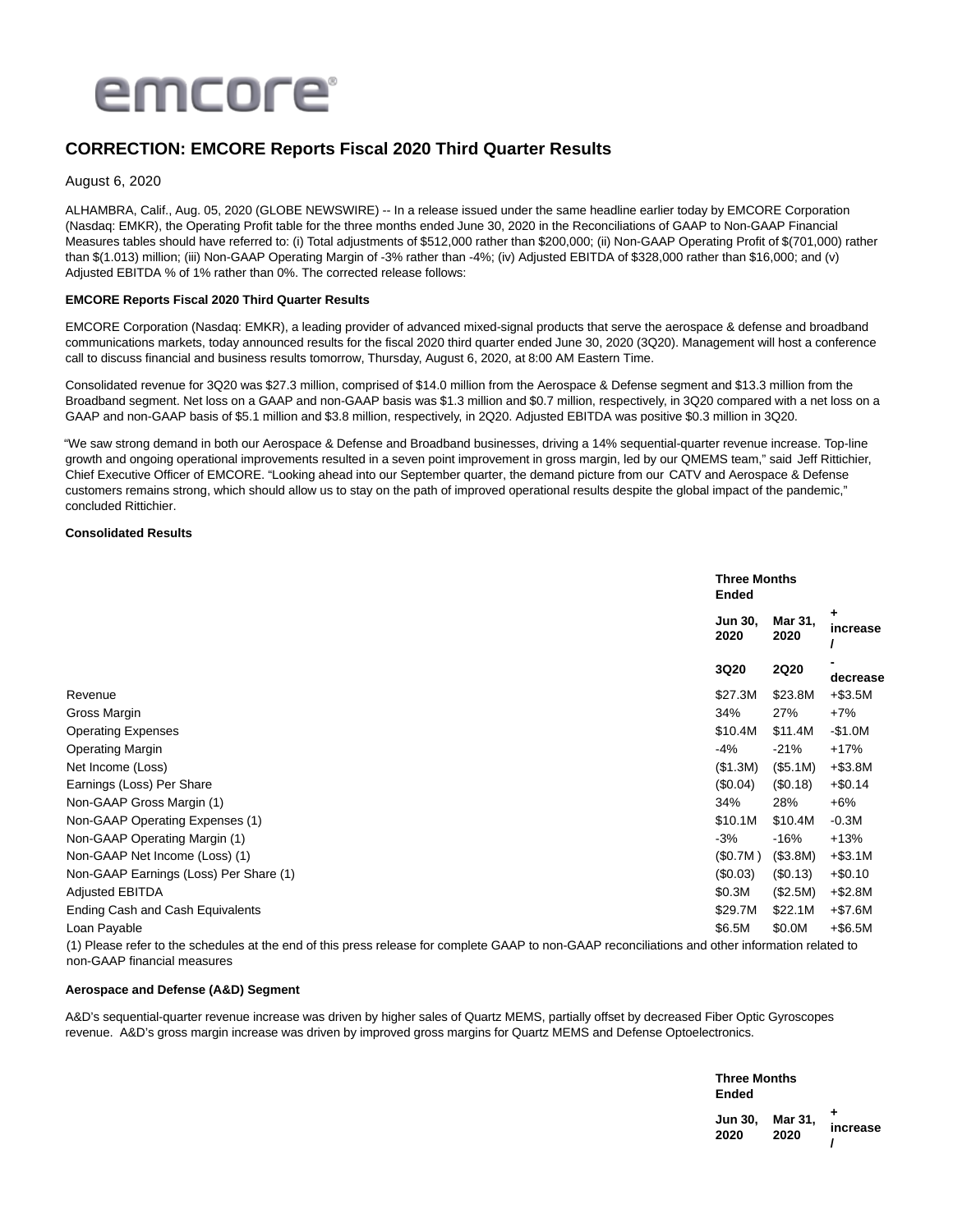|                                                                                                                                                                                  | 3Q20    | <b>2Q20</b> | decrease  |
|----------------------------------------------------------------------------------------------------------------------------------------------------------------------------------|---------|-------------|-----------|
| A&D Segment Revenue                                                                                                                                                              | \$14.0M | \$13.0M     | $+\$1.0M$ |
| A&D Segment Gross Margin                                                                                                                                                         | 35%     | 22%         | $+13%$    |
| A&D Segment R&D Expense                                                                                                                                                          | \$3.9M  | \$4.0M      | $-$0.1M$  |
| A&D Segment Profit                                                                                                                                                               | \$1.0M  | (S1.1M)     | $+ $2.1M$ |
| Non-GAAP A&D Segment Gross Margin (1)                                                                                                                                            | 36%     | 23%         | $+13%$    |
| Non-GAAP A&D Segment R&D Expense (1)                                                                                                                                             | \$3.9M  | \$3.8M      | $+$0.1M$  |
| Non-GAAP A&D Segment Profit                                                                                                                                                      | \$1.1M  | (S0.9M)     | $+ $2.0M$ |
| (1) Please refer to the schedules at the end of this press release for complete GAAP to non-GAAP reconciliations and other information related to<br>non-GAAP financial measures |         |             |           |

#### **Broadband Segment**

Broadband's sequential-quarter revenue increase was primarily driven by higher sales of CATV and Chips. Broadband's gross margin was essentially flat.

|                                                                                                                                                   | Ended                  | <b>Three Months</b> |               |  |
|---------------------------------------------------------------------------------------------------------------------------------------------------|------------------------|---------------------|---------------|--|
|                                                                                                                                                   | <b>Jun 30.</b><br>2020 | Mar 31,<br>2020     | ٠<br>increase |  |
|                                                                                                                                                   | 3Q20                   | <b>2Q20</b>         | decrease      |  |
| <b>Broadband Segment Revenue</b>                                                                                                                  | \$13.3M                | \$10.8M             | $+ $2.5M$     |  |
| <b>Broadband Segment Gross Margin</b>                                                                                                             | 33%                    | 33%                 | $-$ %         |  |
| Broadband Segment R&D Expense                                                                                                                     | \$0.9M                 | \$0.6M              | $+$0.3M$      |  |
| <b>Broadband Segment Profit</b>                                                                                                                   | \$3.5M                 | \$3.0M              | $+$0.5M$      |  |
| Non-GAAP Broadband Segment Gross Margin (1)                                                                                                       | 33%                    | 34%                 | $-1\%$        |  |
| Non-GAAP Broadband Segment R&D Expense (1)                                                                                                        | \$0.8M                 | \$0.5M              | $+$0.3M$      |  |
| Non-GAAP Broadband Segment Profit                                                                                                                 | \$3.6M                 | \$3.2M              | $+$0.4M$      |  |
| (1) Please refer to the schedules at the end of this press release for complete GAAP to non-GAAP reconciliations and other information related to |                        |                     |               |  |

(1) Please refer to the schedules at the end of this press release for complete GAAP to non-GAAP reconciliations and other information related to non-GAAP financial measures

#### **Business Outlook**

The Company expects revenue for the fiscal fourth quarter ending September 30, 2020 to be in the range of \$29 million to \$31 million.

#### **Conference Call**

The Company will discuss its financial results on August 6, 2020 at 8:00 a.m. ET (5:00 a.m. PT). The call will be available by dialing 800-437-2398. For international callers, please dial +1 323-289-6576. The conference passcode number is 8731769. The call will be webcast live via the Company's website at [http://investor.emcore.com/events.cfm.](https://www.globenewswire.com/Tracker?data=R5PFwn67PFaXPeQ5eJsG8rFSB5sGydYLzQb2F_aVPT8gIPgyc6Y-6GNoI8hyuc5QX3wZ2BLuUbXgzQeASFkX4510f3urZjBWr1grlDA55SS-IEDq4iI2w7E1DOrBp8U8Ai6PUsPD5xPdexUM7LipcA==) A webcast will be available for replay beginning approximately one hour following the conclusion of the call on the Company's website.

### **About EMCORE**

EMCORE Corporation is a leading provider of advanced mixed-signal products that serve the aerospace & defense and broadband communications markets. Our best-in-class components and systems support a broad array of applications including navigation and inertial sensing, defense optoelectronics, broadband transport, 5G wireless infrastructure, optical sensing, and cloud data centers. We leverage industry-leading Quartz MEMS, Lithium Niobate and Indium Phosphide chip-level technology to deliver state-of-the-art component and system-level products across our end-market applications. EMCORE has vertically-integrated manufacturing capability at its wafer fabrication facility in Alhambra, CA, and quartz MEMS manufacturing facility in Concord, CA. Our manufacturing facilities maintain ISO 9001 quality management certification, and we are AS9100 aerospace quality certified at our facility in Concord. For further information about EMCORE, please visi[t http://www.emcore.com.](https://www.globenewswire.com/Tracker?data=R5PFwn67PFaXPeQ5eJsG8qEGxfR_CPxyuLUFjUmdBt1uq98bnrJ1XAXs9E5vraZQuToJe3zksuNRXsm-SmBgEdyitwXC8DqLtkxx-K590hU=)

#### **Use of Non-GAAP Financial Measures**

The Company conforms to U.S. Generally Accepted Accounting Principles (GAAP) in the preparation of its financial statements. We disclose supplemental non-GAAP earnings measures for gross profit margin, operating expenses, operating profit margin, net income, and earnings per share, as well as adjusted EBITDA.

Management believes these supplemental non-GAAP measures reflect the Company's core ongoing operating performance and facilitates comparisons across reporting periods. The Company uses these measures when evaluating its financial results and for planning and forecasting of future periods. We believe that these supplemental non-GAAP measures are also useful to investors in assessing our operating performance. While we believe in the usefulness of these supplemental non-GAAP measures, there are limitations. Our non-GAAP measures may not be reported by other companies in our industry and/or may not be directly comparable to similarly titled measures of other companies due to potential differences in calculation. We compensate for these limitations by using these non-GAAP measures as a supplement to GAAP and by providing the reconciliations to the most comparable GAAP measure.

The schedules at the end of this press release reconcile the Company's non-GAAP measures to the most directly comparable GAAP measure. The adjustments share one or more of the following characteristics: they are unusual and the Company does not expect them to recur in the ordinary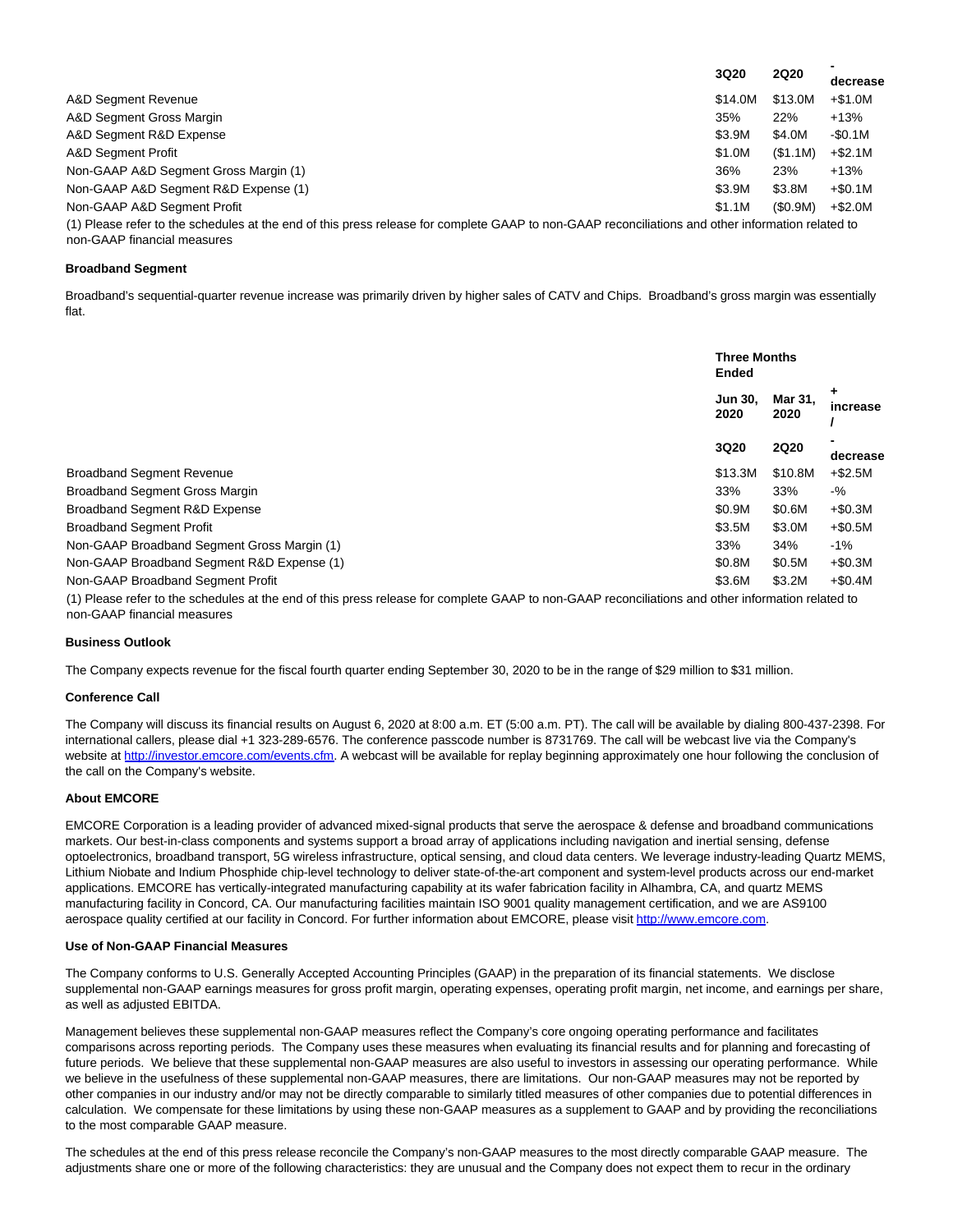course of its business, they do not involve the expenditure of cash, they are unrelated to the ongoing operation of the business in the ordinary course, or their magnitude and timing is largely outside of the Company's control. For all reporting periods disclosed, the Company has applied consistent rationale, method, and adjustments in reconciling non-GAAP measures to the most directly comparable GAAP measure.

Non-GAAP measures are not in accordance with or an alternative to GAAP, nor are they meant to be considered in isolation or as a substitute for comparable GAAP measures. Our disclosures of these measures should be read only in conjunction with our financial statements prepared in accordance with GAAP. Non-GAAP measures should not be viewed as a substitute for the Company's GAAP results.

### **Forward-Looking Statements**

The information provided herein may include forward-looking statements within the meaning of Section 27A of the Securities Act of 1933 and Section 21E of the Securities Exchange Act of 1934 ("Exchange Act"). These forward-looking statements are largely based on our current expectations and projections about future events and financial trends affecting the financial condition of our business. Such forward-looking statements include, in particular, projections about our future results, statements about our plans, strategies, business prospects, changes and trends in our business and the markets in which we operate.

These forward-looking statements may be identified by the use of terms and phrases such as "anticipates", "believes", "can", "could", "estimates", "expects", "forecasts", "intends", "may", "plans", "projects", "targets", "will", and similar expressions or variations of these terms and similar phrases. Additionally, statements concerning future matters such as the development of new products, enhancements or technologies, sales levels, expense levels and other statements regarding matters that are not historical are forward-looking statements. We caution that these forward-looking statements relate to future events or our future financial performance and are subject to business, economic, and other risks and uncertainties, both known and unknown, that may cause actual results, levels of activity, performance or achievements of our business or our industry to be materially different from those expressed or implied by any forward-looking statements.

These forward-looking statements involve risks and uncertainties that could cause actual results to differ materially from those projected, including without limitation, the following: (a) the rapidly evolving markets for the Company's products and uncertainty regarding the development of these markets; (b) the Company's historical dependence on sales to a limited number of customers and fluctuations in the mix of products and customers in any period; (c) delays and other difficulties in commercializing new products; (d) the failure of new products: (i) to perform as expected without material defects, (ii) to be manufactured at acceptable volumes, yields, and cost, (iii) to be qualified and accepted by our customers, and (iv) to successfully compete with products offered by our competitors; (e) uncertainties concerning the availability and cost of commodity materials and specialized product components that we do not make internally; (f) actions by competitors; (g) risks and uncertainties related to applicable laws and regulations, including the impact of changes to applicable tax laws and tariff regulations; (h) acquisition-related risks, including that (i) the revenues and net operating results obtained from our acquisition of the Systron Donner Inertial ("SDI") business may not meet our expectations, (ii) the costs and cash expenditures for integration of the SDI business operations may be higher than expected, (iii) there could be losses and liabilities arising from the acquisition of SDI that we will not be able to recover from any source, and (iv) we may not realize sufficient scale in our navigation systems product line from the SDI acquisition and will need to take additional steps, including making additional acquisitions, to achieve our growth objectives for this product line; (i) risks related to our ability to obtain capital; (j) risks related to the transition of certain of our manufacturing operations from our Beijing facility to a contract manufacturer's facility; (k) the outbreak of COVID-19 and the impact on our business and operations, which is evolving and beyond our control; and (l) other risks and uncertainties discussed under Item 1A - Risk Factors in our Annual Report on Form 10-K for the fiscal year ended September 30, 2019, as updated by our subsequent periodic reports.

Forward-looking statements are based on certain assumptions and analysis made in light of our experience and perception of historical trends, current conditions and expected future developments as well as other factors that we believe are appropriate under the circumstances. While these statements represent our judgment on what the future may hold, and we believe these judgments are reasonable, these statements are not guarantees of any events or financial results. All forward-looking statements in this press release are made as of the date hereof, based on information available to us as of the date hereof, and subsequent facts or circumstances may contradict, obviate, undermine, or otherwise fail to support or substantiate such statements. We caution you not to rely on these statements without also considering the risks and uncertainties associated with these statements and our business that are addressed in our filings with the Securities and Exchange Commission ("SEC") that are available on the SEC's web site located at [www.sec.gov,](http://www.sec.gov/) including the sections entitled "Risk Factors" in our Annual Report on Form 10-K and our Quarterly Reports on Form 10-Q. Certain information included in this press release may supersede or supplement forward-looking statements in our other Exchange Act reports filed with the SEC. We do not intend to update any forward-looking statement to conform such statements to actual results or to changes in our expectations, except as required by applicable law or regulation.

## **EMCORE CORPORATION Condensed Consolidated Statement of Operations (in thousands, except for per share data) (unaudited)**

|                                                |                 | For the three months ended For the nine months ended |                 |          |  |  |
|------------------------------------------------|-----------------|------------------------------------------------------|-----------------|----------|--|--|
|                                                | <b>June 30,</b> |                                                      | <b>June 30,</b> |          |  |  |
|                                                | 2020            | 2019                                                 | 2020            | 2019     |  |  |
| Revenue                                        | \$27,266        | \$17,219                                             | \$76,598        | \$62,965 |  |  |
| Cost of revenue                                | 18.048          | 13.515                                               | 53,479          | 47.644   |  |  |
| Gross profit                                   | 9.218           | 3.704                                                | 23.119          | 15,321   |  |  |
| Operating expense:                             |                 |                                                      |                 |          |  |  |
| Selling, general, and administrative           | 5.936           | 9,288                                                | 18,962          | 23,877   |  |  |
| Research and development                       | 4.807           | 4.629                                                | 14.033          | 13,008   |  |  |
| Gain from change in estimate on ARO obligation | _               |                                                      |                 | (40)     |  |  |
| Gain on sale of assets                         | (312            |                                                      | (2,229)         |          |  |  |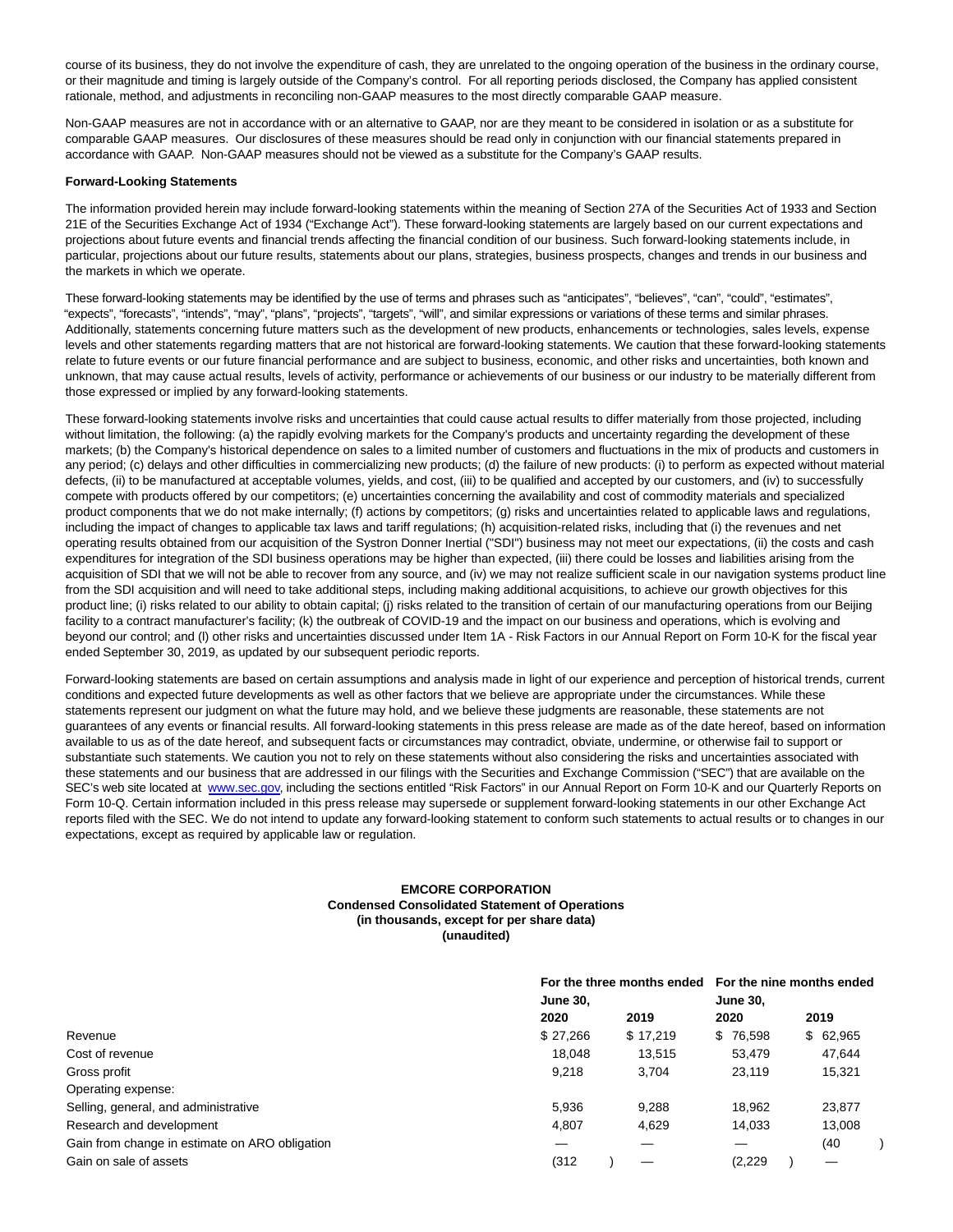| Total operating expense                                         | 10.431    | 13,917      |    | 30,766  |     | 36,845    |  |
|-----------------------------------------------------------------|-----------|-------------|----|---------|-----|-----------|--|
| Operating loss                                                  | (1,213)   | (10, 213)   |    | (7,647) |     | (21, 524) |  |
| Other income:                                                   |           |             |    |         |     |           |  |
| Interest (expense) income, net                                  | (40       | 99          |    | (54     |     | 590       |  |
| Foreign exchange loss                                           | (20       | (349        |    | (29)    |     | (31)      |  |
| Total other (expense) income                                    | (60       | (250        |    | (83     |     | 559       |  |
| Loss before income tax expense                                  | (1,273)   | (10, 463)   |    | (7,730) |     | (20, 965) |  |
| Income tax (expense) benefit                                    | (14       | (14         |    | 27      |     | (44       |  |
| Net loss                                                        | \$(1,287) | \$(10, 477) | S  | (7,703) | S.  | (21,009)  |  |
| Foreign exchange translation adjustment                         | 2         | 9           |    | (5      |     | 36        |  |
| Comprehensive loss                                              | \$(1,285) | \$(10, 468) | \$ | (7,708) | \$  | (20.973)  |  |
| Per share data:                                                 |           |             |    |         |     |           |  |
| Net loss per basic and diluted share                            | \$ (0.04) | \$ (0.37)   | \$ | (0.27)  | \$. | (0.76)    |  |
| Weighted-average number of basic and diluted shares outstanding | 29.295    | 28,005      |    | 29,052  |     | 27,730    |  |

## **EMCORE CORPORATION Condensed Consolidated Balance Sheets (in thousands) (unaudited)**

|                                                                                                                                                                                                              | As of |                 | As of         |                          |  |
|--------------------------------------------------------------------------------------------------------------------------------------------------------------------------------------------------------------|-------|-----------------|---------------|--------------------------|--|
|                                                                                                                                                                                                              |       | <b>June 30,</b> |               | September 30,            |  |
|                                                                                                                                                                                                              |       | 2020            |               | 2019                     |  |
| <b>ASSETS</b>                                                                                                                                                                                                |       |                 |               |                          |  |
| Current assets:                                                                                                                                                                                              |       |                 |               |                          |  |
| Cash and cash equivalents                                                                                                                                                                                    |       | \$29,497        |               | \$21,574                 |  |
| Restricted cash                                                                                                                                                                                              |       | 185             |               | 403                      |  |
| Accounts receivable, net of allowance of \$303 and \$148, respectively                                                                                                                                       |       | 19,854          |               | 18,497                   |  |
| Contract assets                                                                                                                                                                                              |       | 2,079           |               | 1,055                    |  |
| Inventory                                                                                                                                                                                                    |       | 24,410          |               | 24,051                   |  |
| Prepaid expenses and other current assets                                                                                                                                                                    |       | 5,440           |               | 6,389                    |  |
| Assets held for sale                                                                                                                                                                                         |       | 1,580           |               |                          |  |
| Total current assets                                                                                                                                                                                         |       | 83,045          |               | 71,969                   |  |
| Property, plant, and equipment, net                                                                                                                                                                          |       | 21,210          |               | 37,223                   |  |
| Goodwill                                                                                                                                                                                                     |       | 69              |               | 69                       |  |
| ROU assets                                                                                                                                                                                                   |       | 14,886          |               | $\overline{\phantom{0}}$ |  |
| Other intangible assets, net                                                                                                                                                                                 |       | 211             |               | 239                      |  |
| Other non-current assets                                                                                                                                                                                     |       | 217             |               | 62                       |  |
| <b>Total assets</b>                                                                                                                                                                                          |       | \$119,638       |               | \$109,562                |  |
| <b>LIABILITIES and SHAREHOLDERS' EQUITY</b>                                                                                                                                                                  |       |                 |               |                          |  |
| <b>Current liabilities:</b>                                                                                                                                                                                  |       |                 |               |                          |  |
| Borrowings from credit facility                                                                                                                                                                              | \$    |                 |               | \$5,497                  |  |
| PPP liability - current                                                                                                                                                                                      |       | 2,458           |               |                          |  |
| Accounts payable                                                                                                                                                                                             |       | 13,075          |               | 10,701                   |  |
| Accrued expenses and other current liabilities                                                                                                                                                               |       | 10,788          |               | 14,521                   |  |
| ROU liability - current                                                                                                                                                                                      |       | 1,020           |               |                          |  |
| Total current liabilities                                                                                                                                                                                    |       | 27,341          |               | 30,719                   |  |
| PPP liability - non-current                                                                                                                                                                                  |       | 4,030           |               |                          |  |
| ROU liability - non-current                                                                                                                                                                                  |       | 13,981          |               | —                        |  |
| Asset retirement obligations                                                                                                                                                                                 |       | 2,014           |               | 1,890                    |  |
| Other long-term liabilities                                                                                                                                                                                  |       |                 |               | 207                      |  |
| <b>Total liabilities</b>                                                                                                                                                                                     |       | 47,366          |               | 32,816                   |  |
| Commitments and contingencies (Note 13)                                                                                                                                                                      |       |                 |               |                          |  |
| Shareholders' equity:                                                                                                                                                                                        |       |                 |               |                          |  |
| Common stock, no par value, 50,000 shares authorized; 36,318 shares issued and 29,408 shares outstanding as<br>of June 30, 2020; 35,803 shares issued and 28,893 shares outstanding as of September 30, 2019 |       | 743,160         |               | 739,926                  |  |
| Treasury stock at cost; 6,910 shares                                                                                                                                                                         |       | (47,721         | $\rightarrow$ | (47, 721)                |  |
| Accumulated other comprehensive income                                                                                                                                                                       |       | 945             |               | 950                      |  |
| Accumulated deficit                                                                                                                                                                                          |       | (624, 112)      |               | (616, 409)               |  |
| Total shareholders' equity                                                                                                                                                                                   |       | 72,272          |               | 76,746                   |  |
|                                                                                                                                                                                                              |       |                 |               |                          |  |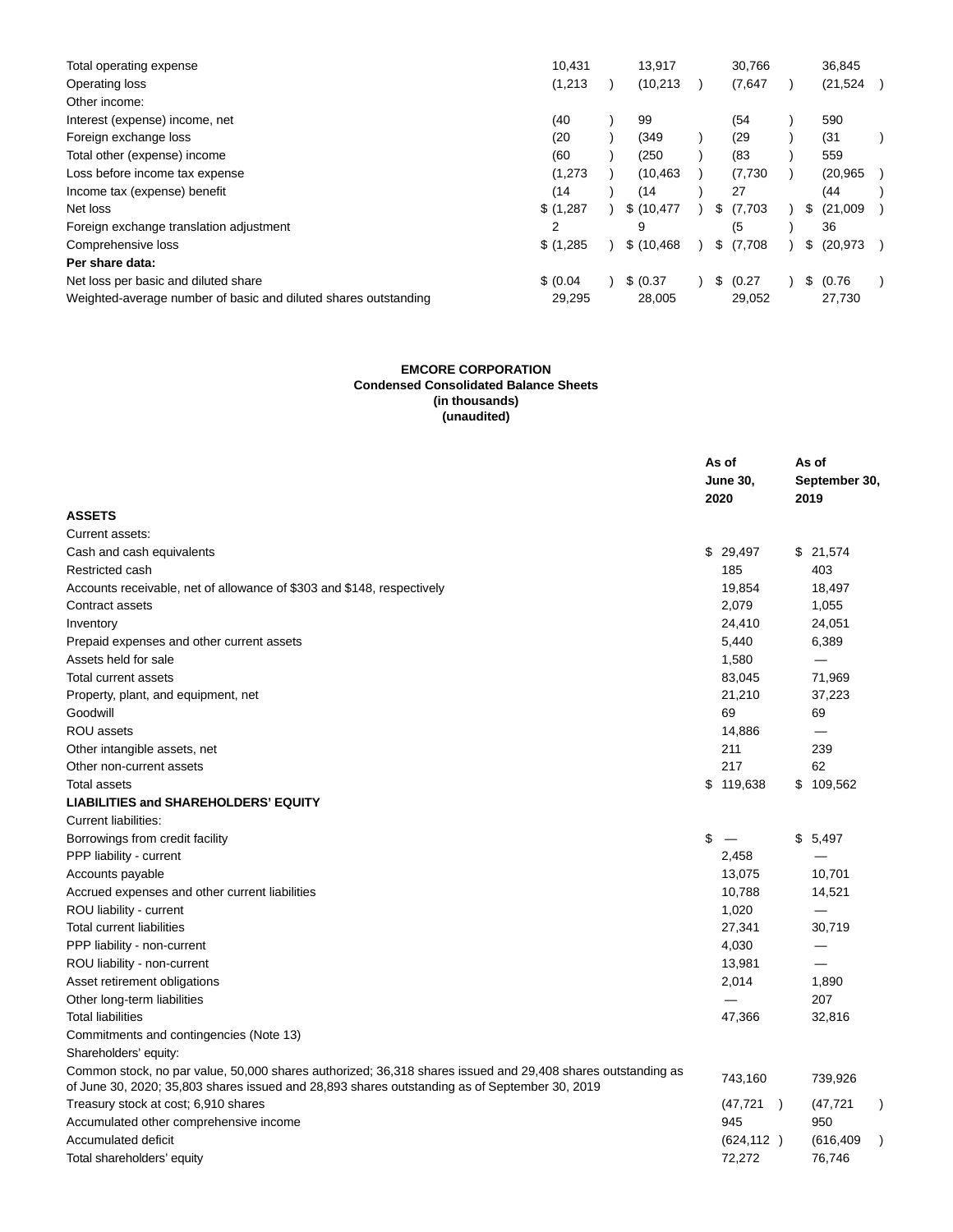# **EMCORE CORPORATION Reconciliations of GAAP to Non-GAAP Financial Measures**

|                                             |              | <b>Three Months Ended</b> |             |              |   |  |  |  |  |
|---------------------------------------------|--------------|---------------------------|-------------|--------------|---|--|--|--|--|
|                                             | Jun 30, 2020 |                           |             | Mar 31, 2020 |   |  |  |  |  |
|                                             | 3Q20         |                           | <b>2Q20</b> |              |   |  |  |  |  |
| <b>Gross Profit</b>                         | \$<br>9,218  |                           | \$          | 6,427        |   |  |  |  |  |
| <b>Gross Margin</b>                         | 34           | %                         | 27          |              | % |  |  |  |  |
| <b>Adjustments:</b>                         |              |                           |             |              |   |  |  |  |  |
| Stock-based compensation                    | 166          |                           | 202         |              |   |  |  |  |  |
| Asset retirement obligation (ARO) accretion | 8            |                           | 8           |              |   |  |  |  |  |
| Amortization of acquired intangibles        | 9            |                           | 9           |              |   |  |  |  |  |
| <b>Total adjustments</b>                    | 183          |                           |             | 219          |   |  |  |  |  |
| <b>Non-GAAP Gross Profit</b>                | \$<br>9,401  |                           | \$          | 6,646        |   |  |  |  |  |
| <b>Non-GAAP Gross Margin</b>                | 34           | %                         | 28          |              | % |  |  |  |  |

|                                                  | <b>Three Months Ended</b> |              |
|--------------------------------------------------|---------------------------|--------------|
|                                                  | Jun 30, 2020              | Mar 31, 2020 |
|                                                  | 3Q20                      | <b>2Q20</b>  |
| <b>Operating Expenses</b>                        | \$<br>10,431              | 11,408<br>S. |
| Stock-based compensation                         | (613)                     | (843         |
| Acquisition-related expenses                     | 3                         | (8           |
| Severance and restructuring charges              | (13                       | (389         |
| CATV transition - severance charges              |                           | (20          |
| CATV transition - gain on sale of asset          | 312                       | –            |
| Litigation-related expenses & arbitration ruling | (18                       | (19          |
| Gain/loss on sale of assets                      |                           | 315          |
| <b>Non-GAAP Operating Expenses</b>               | 10.102<br>S               | 10.444       |

|                                                  |               | <b>Three Months Ended</b> |              |              |  |  |  |  |  |
|--------------------------------------------------|---------------|---------------------------|--------------|--------------|--|--|--|--|--|
|                                                  | Jun 30, 2020  |                           | Mar 31, 2020 |              |  |  |  |  |  |
|                                                  | <b>3Q20</b>   |                           | <b>2Q20</b>  |              |  |  |  |  |  |
| <b>Operating Profit</b>                          | \$<br>(1,213) |                           | (4,981<br>\$ | $\mathbf{r}$ |  |  |  |  |  |
| <b>Operating Margin</b>                          | -4            | %                         | $-21$        | %            |  |  |  |  |  |
| <b>Adjustments:</b>                              |               |                           |              |              |  |  |  |  |  |
| Stock-based compensation                         | 779           |                           | 1,045        |              |  |  |  |  |  |
| Asset retirement obligation (ARO) accretion      | 8             |                           | 8            |              |  |  |  |  |  |
| Acquisition-related expenses                     | (3)           |                           | 8            |              |  |  |  |  |  |
| Amortization of acquired intangibles             | 9             |                           | 9            |              |  |  |  |  |  |
| Severance and restructuring charges              | 13            |                           | 389          |              |  |  |  |  |  |
| CATV transition - severance charges              |               |                           | 20           |              |  |  |  |  |  |
| CATV transition - gain on sale of asset          | (312)         |                           |              |              |  |  |  |  |  |
| Litigation-related expenses & arbitration ruling | 18            |                           | 19           |              |  |  |  |  |  |
| Gain/loss on sale of assets                      |               |                           | (315)        |              |  |  |  |  |  |
| <b>Total adjustments</b>                         | 512           |                           | 1,183        |              |  |  |  |  |  |
| <b>Non-GAAP Operating Profit</b>                 | (701)         |                           | (3,798)      |              |  |  |  |  |  |
| <b>Non-GAAP Operating Margin</b>                 | -3            | %                         | -16          | %            |  |  |  |  |  |
| Depreciation                                     | 1,029         |                           | 1,315        |              |  |  |  |  |  |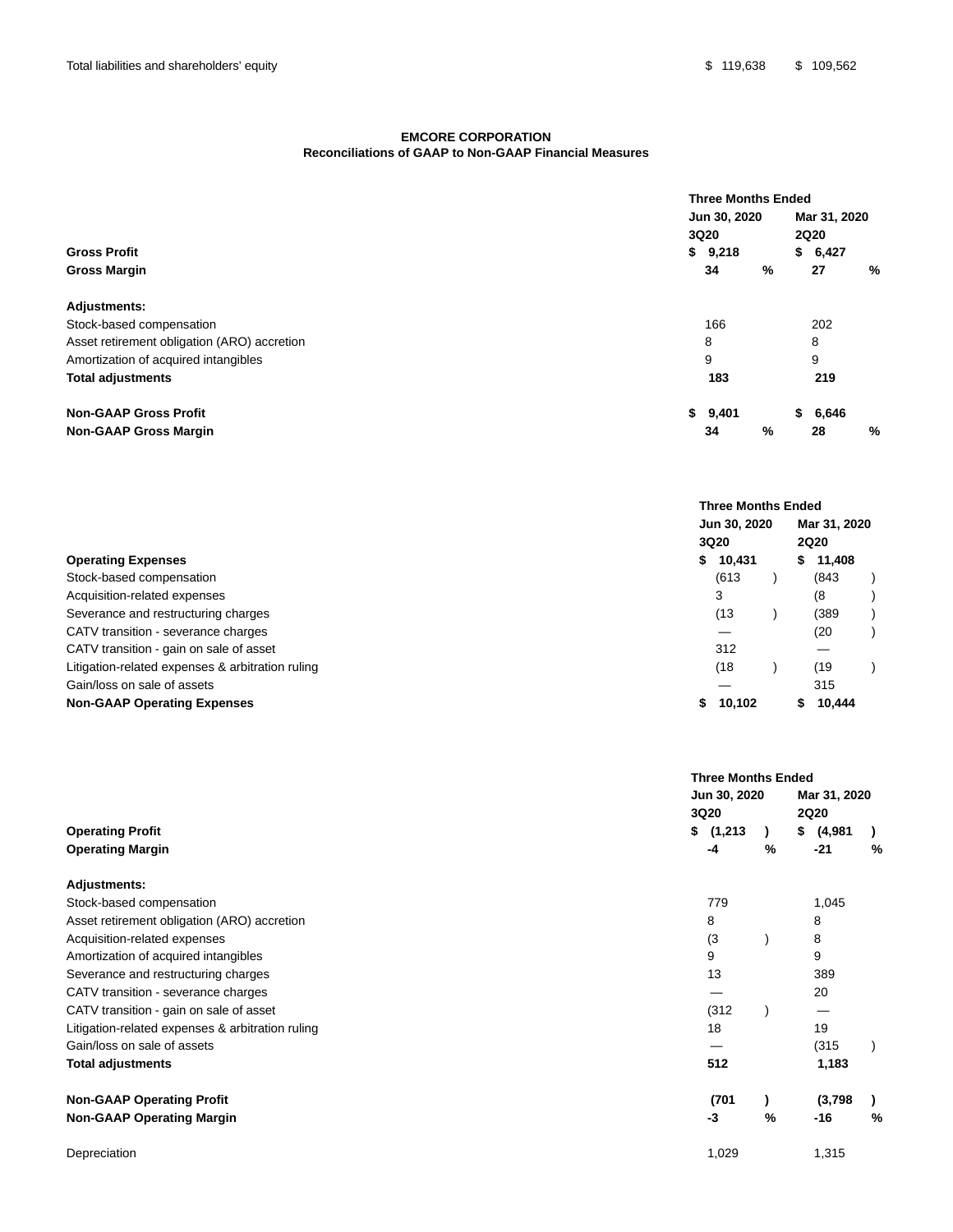| <b>Adjusted EBITDA</b>   | \$328          |      | \$(2,483) |   |
|--------------------------|----------------|------|-----------|---|
| <b>Adjusted EBITDA %</b> | $\blacksquare$ | $\%$ | -10       | % |

|                                                  |                | <b>Three Months Ended</b>   |  |  |  |  |  |  |  |  |  |
|--------------------------------------------------|----------------|-----------------------------|--|--|--|--|--|--|--|--|--|
|                                                  | Jun 30, 2020   | Mar 31, 2020                |  |  |  |  |  |  |  |  |  |
|                                                  | 3Q20           | <b>2Q20</b>                 |  |  |  |  |  |  |  |  |  |
| Net Income (Loss)                                | (1, 287)<br>\$ | $$^{(5,081)}$               |  |  |  |  |  |  |  |  |  |
| <b>Earnings (Loss) Per Share</b>                 | (0.04)         | (0.18)                      |  |  |  |  |  |  |  |  |  |
| <b>Adjustments:</b>                              |                |                             |  |  |  |  |  |  |  |  |  |
| Stock-based compensation                         | 779            | 1,045                       |  |  |  |  |  |  |  |  |  |
| Asset retirement obligation (ARO) accretion      | 8              | 8                           |  |  |  |  |  |  |  |  |  |
| Acquisition-related expenses                     | (3)            | 8                           |  |  |  |  |  |  |  |  |  |
| Amortization of acquired intangibles             | 9              | 9                           |  |  |  |  |  |  |  |  |  |
| Severance and restructuring charges              | 13             | 389                         |  |  |  |  |  |  |  |  |  |
| CATV transition - severance charges              |                | 20                          |  |  |  |  |  |  |  |  |  |
| CATV transition - gain on sale of asset          | (312)          |                             |  |  |  |  |  |  |  |  |  |
| Litigation-related expenses & arbitration ruling | 18             | 19                          |  |  |  |  |  |  |  |  |  |
| Gain/loss on sale of assets                      |                | (315)                       |  |  |  |  |  |  |  |  |  |
| Foreign currency gain/loss                       | 20             | 156                         |  |  |  |  |  |  |  |  |  |
| Income tax expense                               | 14             | (55)                        |  |  |  |  |  |  |  |  |  |
| <b>Total adjustments</b>                         | 546            | 1,284                       |  |  |  |  |  |  |  |  |  |
| <b>Non-GAAP Net Income (Loss)</b>                | (741)          | (3,797)                     |  |  |  |  |  |  |  |  |  |
| <b>Non-GAAP Earnings (Loss) Per Share</b>        | (0.03)         | (0.13)                      |  |  |  |  |  |  |  |  |  |
| Interest income/expense                          | 40             | (1)                         |  |  |  |  |  |  |  |  |  |
| Depreciation                                     | 1,029          | 1,315                       |  |  |  |  |  |  |  |  |  |
| <b>Adjusted EBITDA</b>                           | \$<br>328      | (2, 483)<br>\$              |  |  |  |  |  |  |  |  |  |
| <b>Adjusted EBITDA %</b>                         | 1              | $\frac{9}{6}$<br>$-10$<br>% |  |  |  |  |  |  |  |  |  |

|                                                                                                                         |         | <b>Three Months Ended</b><br>Jun 30, 2020<br><b>3Q20</b> |      |         | Mar 31, 2020<br><b>2Q20</b> |   |                                                                                                             | <b>Three Months Ended</b><br>Jun 30, 2020<br><b>3Q20</b> |                    |               | Mar 31, 2020<br><b>2Q20</b> |                    |   |
|-------------------------------------------------------------------------------------------------------------------------|---------|----------------------------------------------------------|------|---------|-----------------------------|---|-------------------------------------------------------------------------------------------------------------|----------------------------------------------------------|--------------------|---------------|-----------------------------|--------------------|---|
| <b>Aerospace and Defense</b><br><b>Gross Profit</b><br><b>Gross Margin</b>                                              | \$      | 4,877<br>35                                              | $\%$ | \$      | 2,844<br>22                 | % | <b>Broadband</b><br><b>Gross Profit</b><br><b>Gross Margin</b>                                              | \$                                                       | 4,341<br>33        | $\frac{9}{6}$ | \$                          | 3,583<br>33        | % |
| Adjustments:<br>Stock-based compensation<br>Asset retirement obligation (ARO)<br>accretion                              |         | 114                                                      |      |         | 114                         |   | Adjustments:<br>Stock-based compensation<br>Asset retirement obligation<br>(ARO) accretion                  |                                                          | 52<br>8            |               |                             | 88<br>8            |   |
| Amortization of acquired intangibles<br><b>Total adjustments</b>                                                        |         | 9<br>123                                                 |      |         | 9<br>123                    |   | Amortization of acquired<br>intangibles<br><b>Total adjustments</b>                                         |                                                          | 60                 |               |                             | 96                 |   |
| <b>Non-GAAP Gross Profit</b><br><b>Non-GAAP Gross Margin</b>                                                            | \$      | 5,000<br>36                                              | %    | \$      | 2,967<br>23                 | % | <b>Non-GAAP Gross Profit</b><br><b>Non-GAAP Gross Margin</b>                                                | \$                                                       | 4,401<br>33        | %             | \$                          | 3,679<br>34        | % |
| <b>Aerospace and Defense</b><br><b>R&amp;D Expenses</b><br>Stock-based compensation<br><b>Non-GAAP R&amp;D Expenses</b> | \$<br>S | 3,925<br>(53)<br>3,872                                   |      | S.<br>S | 3,991<br>(153)<br>3,838     |   | <b>Broadband</b><br><b>R&amp;D Expenses</b><br>Stock-based compensation<br><b>Non-GAAP R&amp;D Expenses</b> | \$                                                       | 882<br>(72)<br>810 |               | \$<br>S                     | 593<br>(99)<br>494 |   |